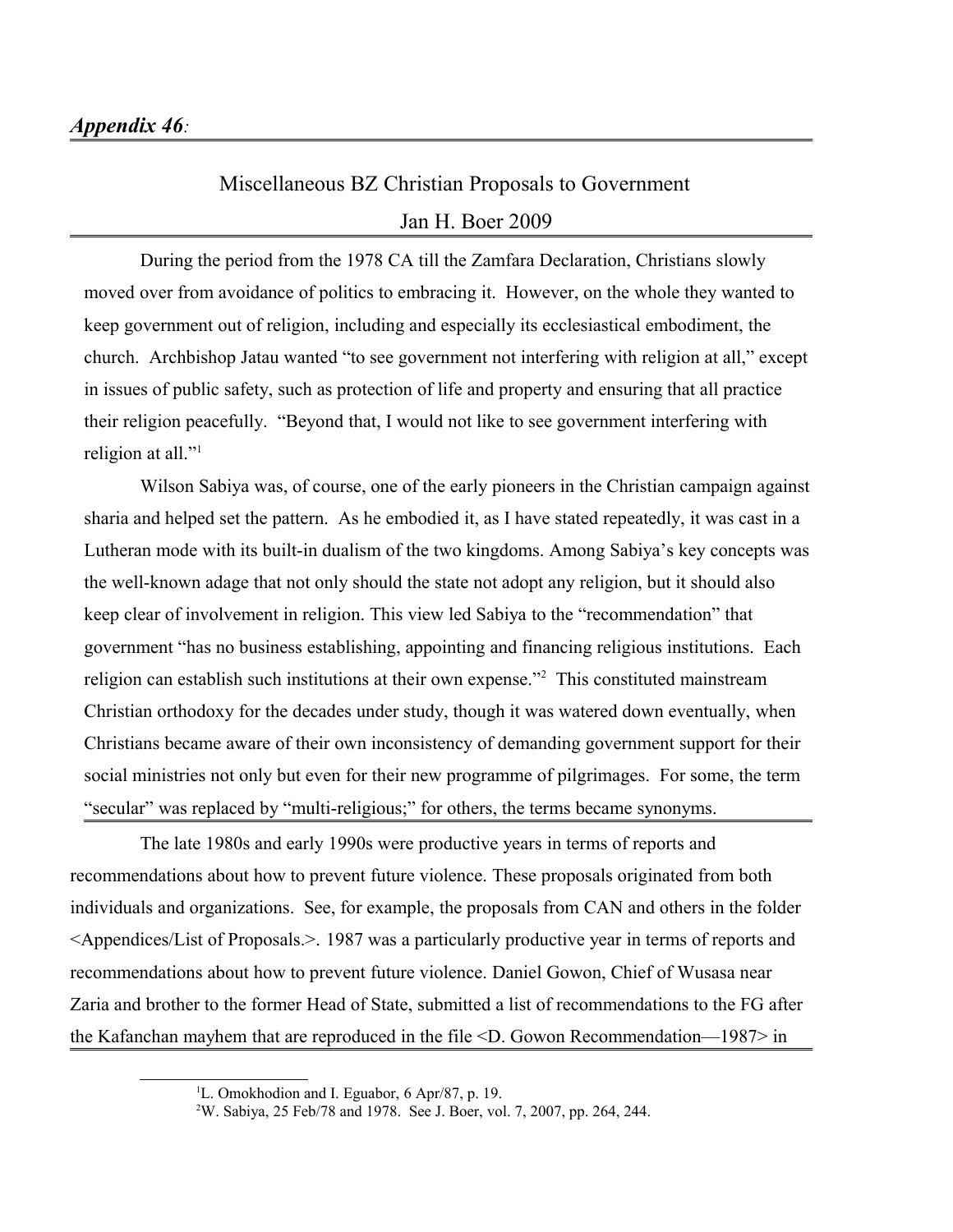the aforesaid folder. In summary, he recommended continued affirmation of multi-religion, commitment to security and freedom of religion, observance of human rights, hands off religion, control over location of churches and mosques. In addition, he offered a number of solutions that really are just more recommendations. These included emphasis on reason and debate rather than emotion and force, media objectivity, improved security measures, establishment of peace and relief committees at LGA level, on taking responsibility for violence.<sup>[3](#page-1-0)</sup> If you have read Volumes 3 and 5, many of these recommendations will sound familiar. Christians have raised them time and again. Nevertheless, Gowon's document was a worthwhile one at the time. Few of these recommendations have been taken off the table since!

Northern CAN published an extensive release of 33 pages that included a number of appendices from other organizations. Because of CAN's national leadership role, I herewith reproduce them for you in this major file:

*1. In consonance with Nigeria's secular constitution, Government should desist from any patronage and support of any religion. Government should ensure that religion remains the private concern of the individual to be practiced within the bounds of the regular laws and institutions of the country.*

- *2. Government should not allow the demands of any religious community within the country to override the wider demands of the nation as a whole.*
- *3. Under no condition should government condone the exclusion of other Nigerians from the benefits (be it property rights, residential rights, or consumption pattern etc.) of any area of Nigeria in the name of religion, except where a religious body had been granted legal title to a piece of land in accordance with the land use law and general laws of the country.*
- *4. Government should through the general laws of the land, be the impartial umpire between the religions and religious sects and be seen manifestly not to be more sympathetic to one religion or to act in any way that could lead to inter-religious conflict.*
- *5. Appointments into public office (high and low) should be strictly independent of religious affiliations. It should be prohibited throughout Nigeria for any*

<span id="page-1-0"></span><sup>3</sup>D. Daniel, 1987, pp. 6-8.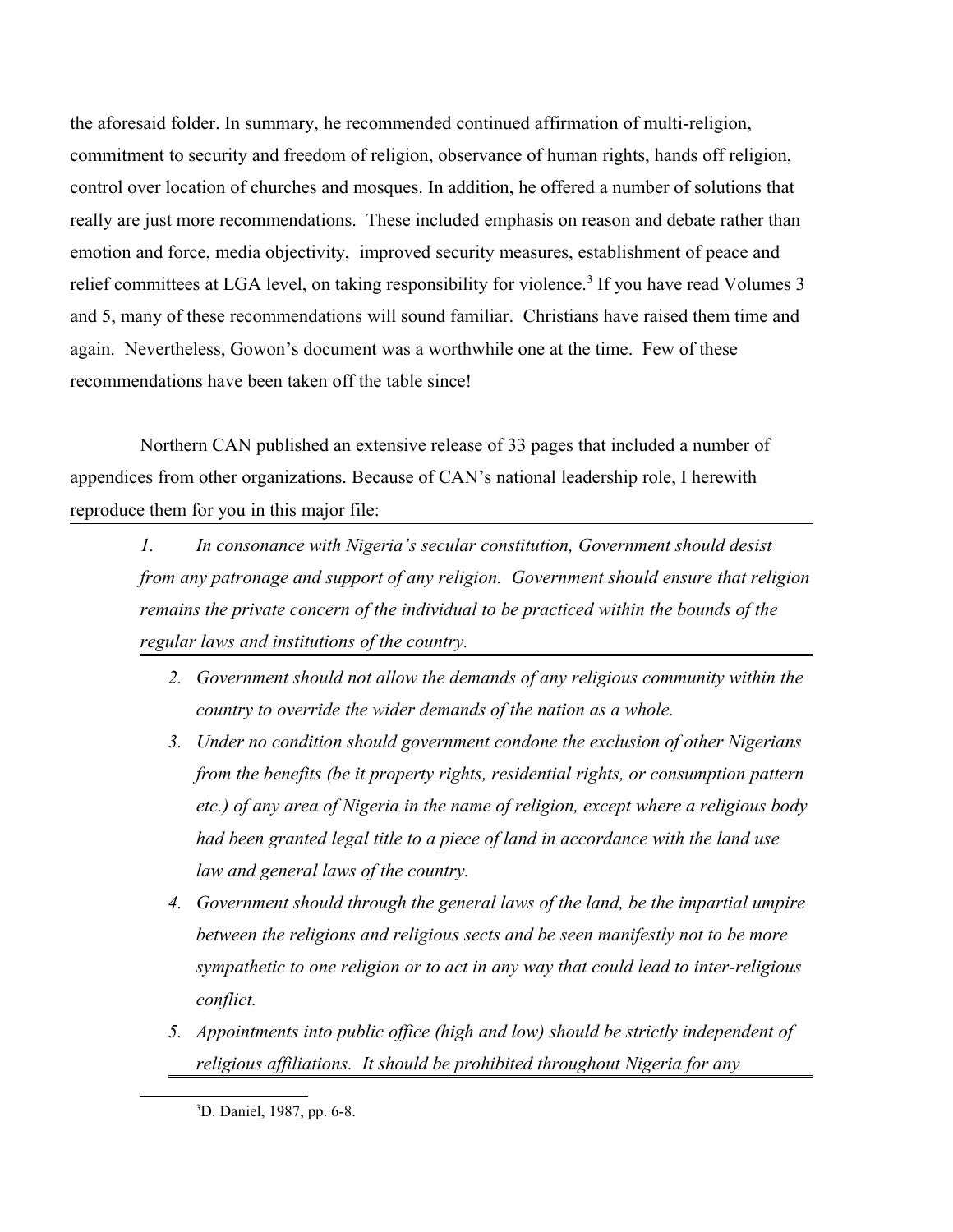*application form to demand information on the applicant's religion or state of origin.*

- *6. Government should stop its special sponsorship and subsidy of pilgrimages by religious bodies. Nigeria's embassies abroad should instead be strengthened to enhance their welfare services to all Nigerians visiting or residing abroad.*
- *7. On no account should government (Federal, State and Local) own, sponsor or fund (wholly or partly) a purely religious school or college (such as Koranic schools, Islamic colleges, Theological Seminaries, etc.). Such institutions (both existing and proposed) should be left strictly to private, religious organizations. The question of government recognition of the curricula of and certificates awarded by such institutions should also not arise.*
- *8. The insulation of politics from religion should be vigorously pursued through appropriate structural changes in the governmental decision-making process.[4](#page-2-0)*

Appendix E attached to the above CAN document is one by the "Christian Community," of ABU. Beause of their appropriation by CAN, I reproduce them here as well:

*The Christian Community at Ahmadu Bello University, Zaria, and environs hereby resolve that:*

*1. In order to guarantee the continued existence of Nigeria as a united nation, every citizen of the country must be guaranteed freedom of religion and religious expression.*

*2. Since the Christians have never been known to start any religious riots, the Government should check the excesses of the Muslim rioters.*

3. *If the University Authorities and the State and Federal Governments are serious about protecting the lives and property of the individual citizens of this country, they must immediately provide effective security measures on the A.B.U. campuses and in their environs.* 

*4. The Probe Panel set up to investigate the crisis is not adequate and, therefore, a Judicial Commission of Inquiry should be set up immediately to identify the culprits and bring them promptly to book.*

<span id="page-2-0"></span><sup>4</sup>CAN, 1987, p. 11.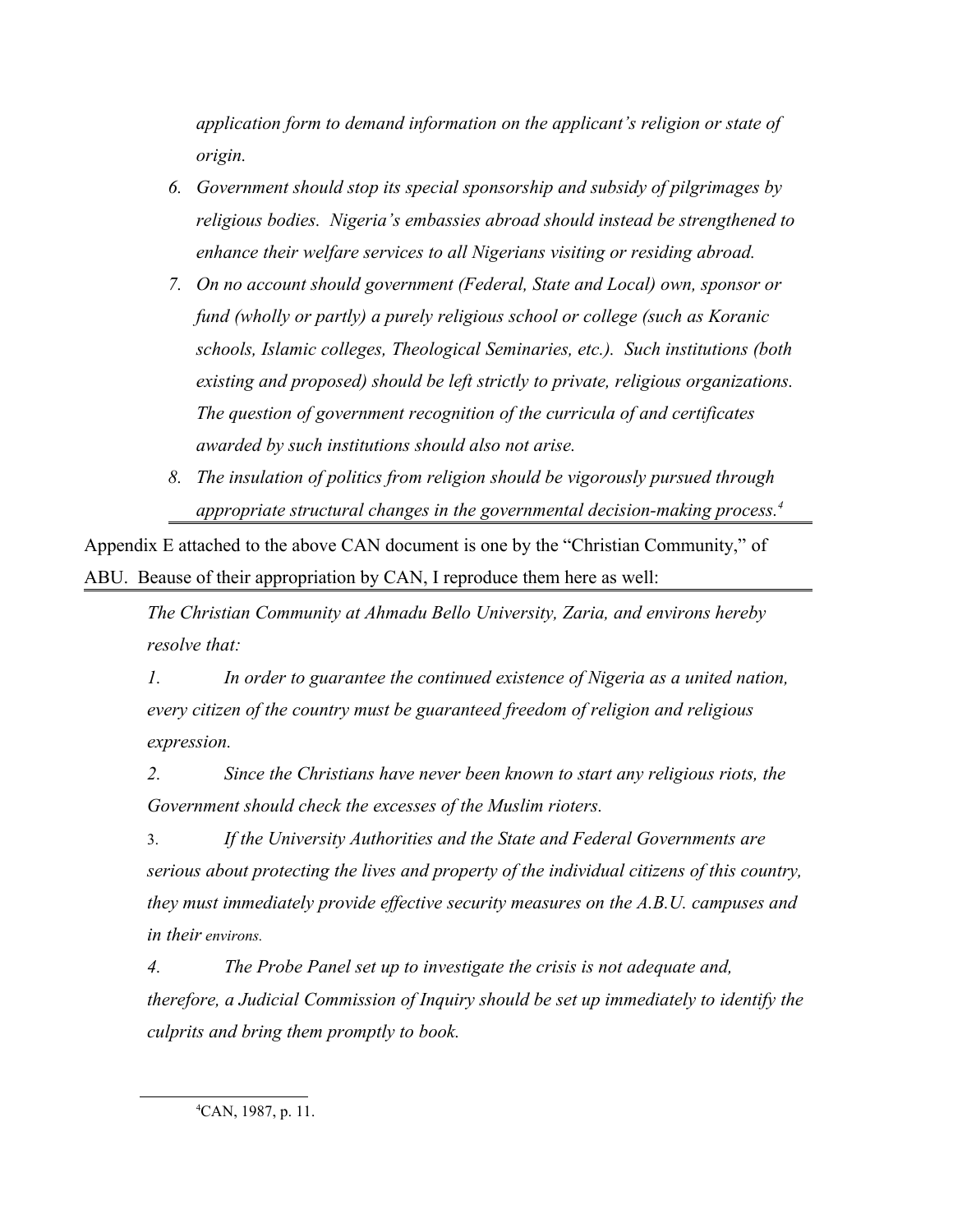*5. The Federal Government, if it is serious about getting to the roots of the religious disturbances in the country, should publish immediately the Reports of all the Commissions of Inquiry on previous religious crises, and the views of Government thereon.*

*6. The News Media have not been allowed to adequately report the events. Therefore, the Government should allow the press to carry out responsible and accurate reporting of the crisis.*

*7. The Government should make deliberate efforts to restore the confidence of the Christians of Nigeria, especially those in the Northern States, on its ability and willingness to protect, in accordance with its constitutional duties, all citizens of this country.*

*8. For the continued existence of the peoples of this country as a united nation, the Federal Government must hold the Muslim community of Nigeria, whose members carefully planned and executed this beastly act, wholly responsible for the disaster, and must compel them to pay whatever it costs to adequately compensate individuals and institutions for all the losses sustained.*

*9. Since it is apparent that Christian staff and students are no longer wanted at the campuses of the Ahmadu Bello University, the government should provide a guarded return of the Christians to their states of origin.*

10. *Christians everywhere should continue to live according to the tenets of their faith by loving their god and loving their neighbours including their enemies.[5](#page-3-0)*

Appendix F to the CAN document was a press statement by a group of ABU lecturers that included both Christians and Muslims. In addition to calling on the FG to be faithful to the secular nature of Nigeria, the group, along with CAN, who appropriated the statement by attaching it to its own report, made several other demands on the Government. The entire document, including the recommendations, constitutes Appendix 1 in Volume 1 and, by oversight, Appendix 4 in Volume 3.[6](#page-3-1)

<span id="page-3-1"></span><span id="page-3-0"></span><sup>5</sup>Christian Community, ABU, 1987, p. 30.

<sup>6</sup>Ahmadu Bello University Lecturers, 1987. See endnote 9. The last point indicates the influence of Aminu Kano's Muslim socialist ideology as embodied in his NEPU party.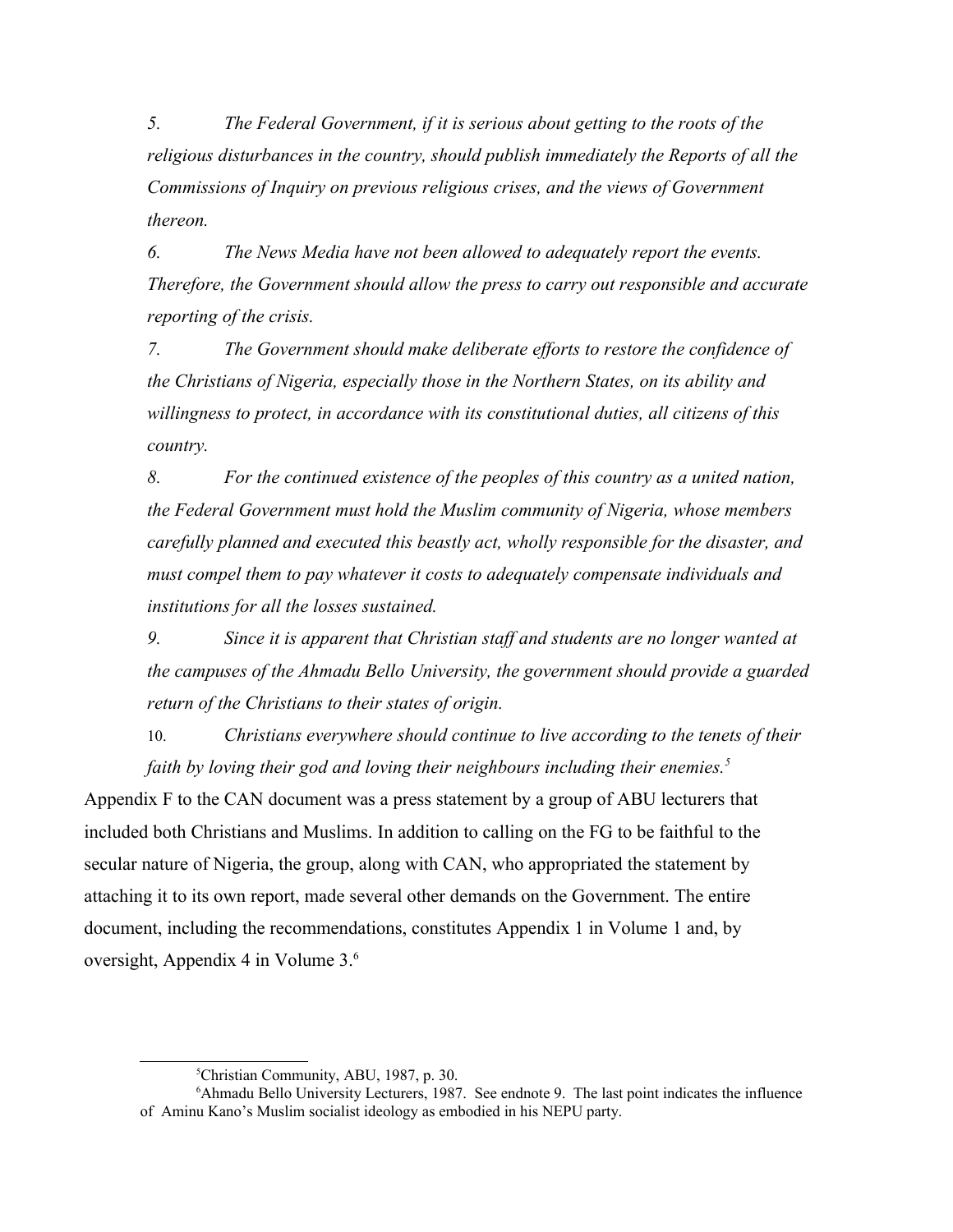Four faculty and administrative staff of TCNN published a stenciled statement on behalf of their Nigerian colleagues in reaction to the 1987 uprisings in Kaduna State. They were Danu Wonosikou, Pandang Yamsat, Ayuba Ulea and Ezekiel S. Makama. I have discussed the document elsewhere; here I am concerned with the eight recommendations offered in the report,<sup>[7](#page-4-0)</sup> all of them directed to the FG. They are *introduced* with these words, "We would therefore like to offer the following suggestions, if the present administration is now prepared to take the bull by the horns. For we are aware that the administration is 'able and willing to deal with all agents of disruption in the society.'" The authors *conclude*d their statement as follows: "We strongly hold to the view that Nigeria must survive as a nation and as one united people, but not at the expense of some groups of Nigerians and to the glory and enhancement of a few. The Islamic theology that Nigeria is divided into *Dar al Islam* and *Dar al Harb*, both of which should be under the sole control of Muslims, is unacceptable and unimaginable to the people of modern Nigeria."

Danjuma Byang recommended that "Government should not be partisan in religious issues. It must adopt a neutral attitude. Government should only play the role of overseer to ensure fairness, justice and check subversive tendencies under the cover of religion."<sup>[8](#page-4-1)</sup> In a statement that emerged from a meeting of the Catholic Lawyers Association, Olubemni Okogie, Archbishop of Lagos, together with his colleague Caridan Ekandem of Ikot Ekpene, advised the FG, "in the interest of peace, unity and progress," to "stop direct involvement in the administration and funding of any religious legal system." They considered even the "retention of the Islamic legal system a regrettable anomaly which our nation can no longer allow to continue."<sup>[9](#page-4-2)</sup>

The FG sponsored an inter-religious meeting of "distinguished Elders and Religious Leaders" back in 1991. Jabanni Mambula of TEKAN wrote a memo after the meeting that he described as "my personal view after serious consultation" with TEKAN member churches in which he wrote from the Christian perspective. The memo lists the various complaints that Christians have against both the Muslim community and the FG. Each of these complaints contains an implicit recommendation. The memo contains also

 $T$ TCNN, 1987. For earlier discussion of the paper see J. Boer, vol. 3, 2004, pp. 184-186. The paper itself constitutes Appendix Xxxx of this present volume.

<span id="page-4-1"></span><span id="page-4-0"></span><sup>8</sup> D. Byang, 1988, p. 103.

<span id="page-4-2"></span><sup>9</sup>O. Awogbemila, 24 Oct/88, p. 17.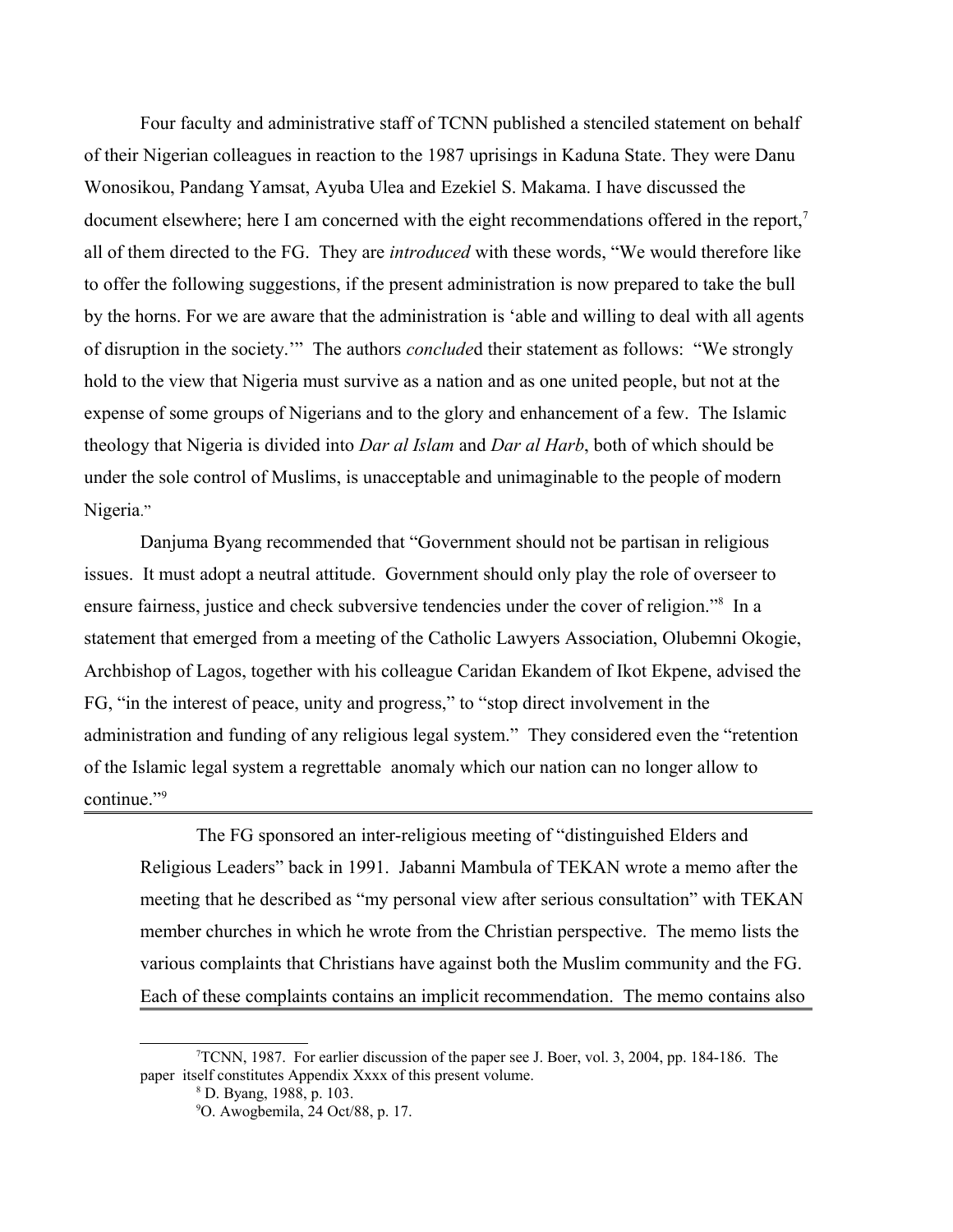a list of 20 recommendations to the FG along with a conclusion that contained a few more recommendations. Since the entire memo constitutes Appendix 2 in Volume 3, there is no need to repeat all the recommendations here. But, since they are representative of the general Christian approach, I seriously recommend your reading that appendix.

This meeting was convened by the FG. Mambula, General Secretary of TEKAN, judged such meetings very useful.

*I* was very much encouraged.... *I still remember the word from one of our elders that "Ranar wanka ba a buya cibi" and the startling revelations followed, which made both the Christians and Muslims alike speak frankly and honestly with each other and the genuine truth prevailed over the devilish suspicion which had been dominating similar meetings in the past. Similar meetings…should be immediately held whenever there are rumour or happenings… and the blame appropriately directed to the culprits with corresponding punishments.[10](#page-5-0)*

Mambula was appreciative of such FG initiatives. Around the turn of the century, the FG helped initiate NIREC, an attempt we will hear more about in this chapter.

Jacob Olupona gave a stiff warning to Nigerian governments to take religion into serious consideration in their policies and planning. There is hardly a government programme that is not affected by religious factors, he observed. "Yet, religious elements were not taken into consideration when the schemes were conceived." He then cited the true but hard-to-believe example of population policy planning, in which authorities totally ignored religious attitudes and their potential effects! With such unbelievable ineptness in the halls of government secretariats, Olupona's warning was no luxury: "Religious factors are an important variable in all aspects of our national life." "It will be mere wishful thinking to assume that we can run away from this significant variable."<sup>[11](#page-5-1)</sup>

Simeon Ilesanmi gave a prophetic assignment to the Government. Opver against the rigidity with which some religious adherents confronted each other, he wanted it to

<sup>&</sup>lt;sup>10</sup>J. Mambula, 25 July/91. Appendix 2, vol. 3, pp. 238-244. Meaning of the Hausa proverb literally: On wash day, you don't hide the navel. In other words, do not sweep the central issues under the carpet when it is time to discuss.

<span id="page-5-1"></span><span id="page-5-0"></span><sup>11</sup>J. Olupona, 1992, p. 1.